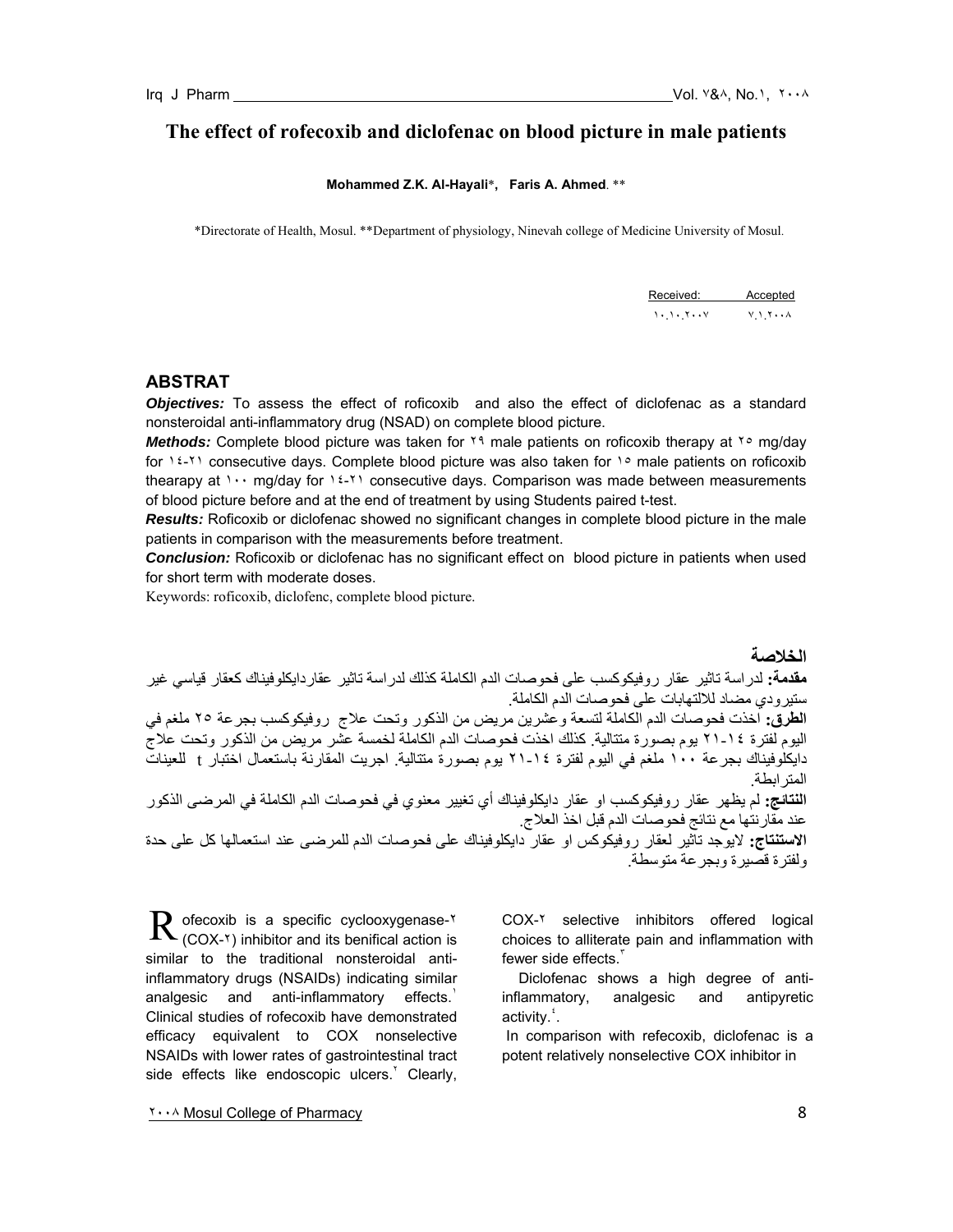addition diclofenac can reduce arachidonic acid bioavailability.

 The haematological effects of traditional NSAIDs induced two opposing actions, in one hand, NSAIDs inhibited prostaglandins (PGS) mediated inhibition of cytokines there by increasing stem cells and colony forming unit (CFU) proliferation and differentiation, on the other hand, NSAIDs inhibited PGS mediated stimulation of erythropoietin release and consequently inhibiting the maturation of erythrocyte line.<sup>1</sup>

 COX-٢ derived PGS play the potential role in the control of cytokines production and consequent haematopoiesi. However, both COX-١ and COX-٢ derived PGE may play a role in the control of erythrocyte maturation. $^{\wedge}$ COX-٢ deficiency appears to inhibit the onset or the rate of haematopoiesis under tension conditions, but unlikely compromising eventually full haematological recovery.<sup>4</sup>

 This study has been done to investigate the effect of rofecoxib and diclofenac on complete blood picture in male patients.

#### **Patients and methods**

This study was carried out in the department of Rheumatology and in the Haematology laboratory at Al-Salam Hospital in Mosul city, from January to July  $Y \cdot Y$ , under the supervision of haematologists in the hospital.

 Patients with rheumatological diseases or post-operative pain were excluded from the study. In addition, erythrocyte sedimentation rate (ESR) test was made to exclude the presence of other concurrent diseases. Complete blood picture was made at about ١٠.٠ a.m. to avoid diurnal variation.<sup>11</sup> Blood samples were taken from patients while they were sitting, since Penev and Kereshka<sup>"</sup> found that position of patients affects complete blood picture.

 Male patients were included, who complained from simple pain like backache or joint pain. The duration of treatment was between ١٤-٢١ days. The studied groups were divided into two groups. The first group included <sup>19</sup> patients given rofecoxib (Inflaix, Ajanta Pharma Limited, India), (<sup>1</sup>° mg/day), their ages ranged between ٢٩-٤٩ years (mean±SD: ٣٦.٨±٨.٩ years). The second group included 1° patients given diclofenac sodium (voldic S.R., pharma. International co, Amman, Jordan), (١٠٠ mg/day sustained release), with age range between ٢٢-٤٤ (mean±SD: ٣٥.٥±٦.٣ years).

Venous blood sample (٢.٠ ml) was taken from the participants by venipuncture. The blood was placed in ٢.٥ ml EDTA (ethylene diamine tetraacetic acid) tubes. The samples were mixed well and placed on a mechanical shaker. The tests were done within the first hour after sample collection. Total white blood cell (WBC), platelets, differential WBC and reticulocyte counts were performed by using a manual microscopic method.<sup>11,11</sup> Packed cell volume (PCV) and haemoglobin (Hb) were measured by microhaematocrit and Drabkin's solution methods, respectively <sup>17,17</sup>. Westergren method was used for measurement of  $\mathsf{ESR}^{(\mathsf{1}\mathsf{1})}$ .

#### **Results**

No significant changes were found in Hb (haemoglobin), PCV (packed cell volume), reticulocyte, total and differential WBC, and platelet count in patient treated with rofecoxib for  $12-11$  days (n-19) in comparison with those measurements before treatment (Table 1).

 No significant changes were found in Hb, PCV, reticulocytes, total and differenetial WBC, and platelet counts in patients treated with diclofenac for  $16-71$  days in comparison with these measurements before treatment (Table<sup>x</sup>).

*Table* ١*. Blood picture of rofecoxib in patients before and after treatment.* 

٢٠٠٨ Mosul College of Pharmacy 9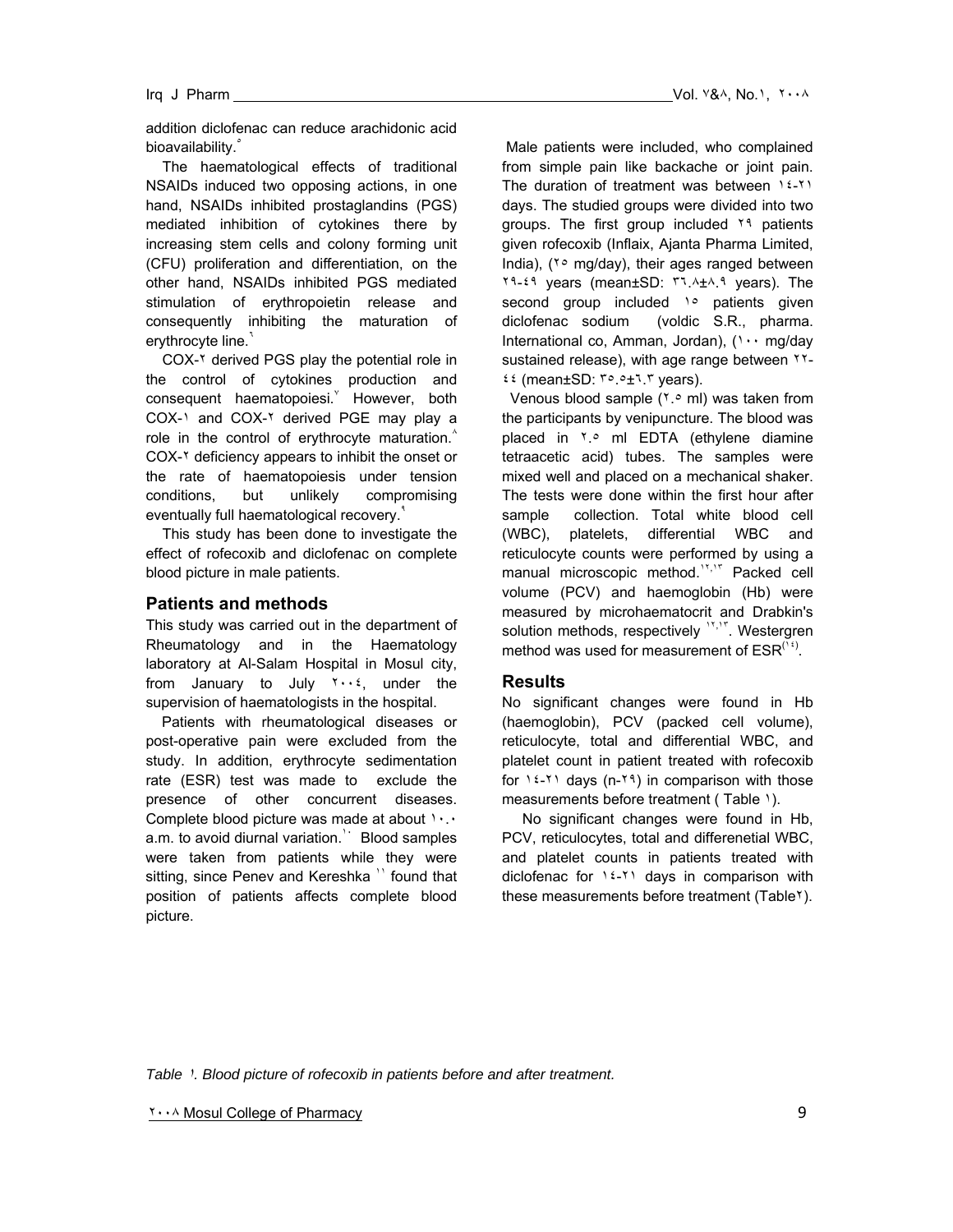| <b>Parameters</b>                         | Means $±SD$ (n= $14$ )                            |                                                           | Significance |  |
|-------------------------------------------|---------------------------------------------------|-----------------------------------------------------------|--------------|--|
|                                           | Before treatment                                  | After treatment                                           |              |  |
| $Hb$ (g/L)                                | $157.47 \pm 11.72$                                | $12.12 \pm 17.70$                                         | <b>NS</b>    |  |
| <b>PCV</b> (%)                            | $.57 + .00$                                       | $\cdot$ $25 + \cdot$ $\cdot$ $2$                          | <b>NS</b>    |  |
| Total WBC cont $\times$ $\cdot \cdot / L$ | $V_1 \rightarrow \pm 1.91$                        | $V \cdot Y \pm Y \cdot A$                                 | <b>NS</b>    |  |
|                                           | Differential WBC count (%)                        |                                                           |              |  |
| Neutrophils                               | $11.11 + 1.1$                                     | $11.1.1 + A.0$                                            | <b>NS</b>    |  |
| Lymphocytes                               | $TT$ $t \circ t$ $T$ $t$                          | $T \cdot T1 + V \wedge 0$                                 | <b>NS</b>    |  |
| Monocytes                                 | $.19 \pm 1.24$                                    | $\cdot$ $\uparrow \wedge \pm \cdot$ $\wedge \in$          | <b>NS</b>    |  |
| Eosinophils                               | $Y_1 Y_1 + Y_2 Y_3$                               | $T T + T A$                                               | <b>NS</b>    |  |
|                                           | Differential WBC absolute count $x \cdot \cdot L$ |                                                           |              |  |
| Neutrophils                               | $200 + 100$                                       | $2.74 + 1.70$                                             | <b>NS</b>    |  |
| Lymphocytes                               | $Y_1 \rightarrow + \cdot N$                       | $Y \cdot \lambda + \cdot V$                               | <b>NS</b>    |  |
| Monocytes                                 | (1.01)                                            | $\cdot \cdot \cdot + \cdot$                               | <b>NS</b>    |  |
| Eosinophils                               | $.10 + .70$                                       | $\cdot$ $Y_{\frac{t+1}{t}}$ , $Y_{\frac{t}{t}}$           | <b>NS</b>    |  |
|                                           |                                                   |                                                           |              |  |
| Platelet count $x \cdot \sqrt[n]{L}$      | $Y\xi \cdot 1V \pm \xi Y1$ .                      | $Y \nleq \Lambda, Y \Lambda \pm \Sigma \Lambda, \Sigma Y$ | <b>NS</b>    |  |

NS, insignificant, P< ٠.٠٥

## *Table* ٢*. Blood picture of diclofenac patients before and after treatment.*

| <b>Parameters</b>                                 | Means±SD (n=**)                                       |                                    | Significance |  |  |  |  |
|---------------------------------------------------|-------------------------------------------------------|------------------------------------|--------------|--|--|--|--|
|                                                   | Before treatment                                      | After treatment                    |              |  |  |  |  |
| $Hb$ (g/L)                                        | $12.577 \pm 11.74$                                    | $17A, V_{\pm} + V_{\pm}$           | <b>NS</b>    |  |  |  |  |
| <b>PCV</b> (%)                                    | $\cdot$ $\epsilon$ r <sub>±</sub> $\cdot$ , $\cdot$ r | $\cdot$ $25 + \cdot \cdot 5$       | <b>NS</b>    |  |  |  |  |
| Reticulocytes (%)                                 | $. \lambda \xi + . \nu \eta$                          | . VA± . V1                         | <b>NS</b>    |  |  |  |  |
|                                                   |                                                       |                                    |              |  |  |  |  |
| Total WBC cont x \ \ \'/L                         | $7.71 + 1.07$                                         | $1.94 + 1.79$                      | <b>NS</b>    |  |  |  |  |
| Differential WBC count (%)                        |                                                       |                                    |              |  |  |  |  |
| Neutrophils                                       | 10 TT+A TT                                            | $77.5V + 7.42$                     | <b>NS</b>    |  |  |  |  |
| Lymphocytes                                       | T1.7.4V.6.                                            | $T2.7V+V_1A T$                     | <b>NS</b>    |  |  |  |  |
| Monocytes                                         | $\cdot$ $rr_{\pm}$ $\cdot$ $rr$                       | $\cdot$ $rr_{\pm}$ $\cdot$ $\cdot$ | <b>NS</b>    |  |  |  |  |
| Eosinophils                                       | $Y \cdot Y + Y \cdot Y$                               | $Y \circ Y + Y \cdot V$            | <b>NS</b>    |  |  |  |  |
| Differential WBC absolute count $x \rightarrow Y$ |                                                       |                                    |              |  |  |  |  |
| Neutrophils                                       | $2.14 + 1.7V$                                         | $£$ $Y \wedge 1$ $Y$               | <b>NS</b>    |  |  |  |  |
| Lymphocytes                                       | $1.97 + .7.$                                          | $Y_1 + 1 + Y_2$                    | <b>NS</b>    |  |  |  |  |
| Monocytes                                         | $4.17 + 1.00$                                         | $\cdots$ $\mathbf{t}$              | <b>NS</b>    |  |  |  |  |
| Eosinophils                                       | $.11 + .11$                                           | $.19 \pm .70$                      | <b>NS</b>    |  |  |  |  |
|                                                   |                                                       |                                    |              |  |  |  |  |
| Platelet count                                    | YV1.1V±Vo.1A                                          | $T11.77+7A.17$                     | <b>NS</b>    |  |  |  |  |
| $x \cdot \sqrt[3]{L}$                             |                                                       |                                    |              |  |  |  |  |

NS, insignificant, P<٠.٠٥

# **Discussion**

٢٠٠٨ Mosul College of Pharmacy 10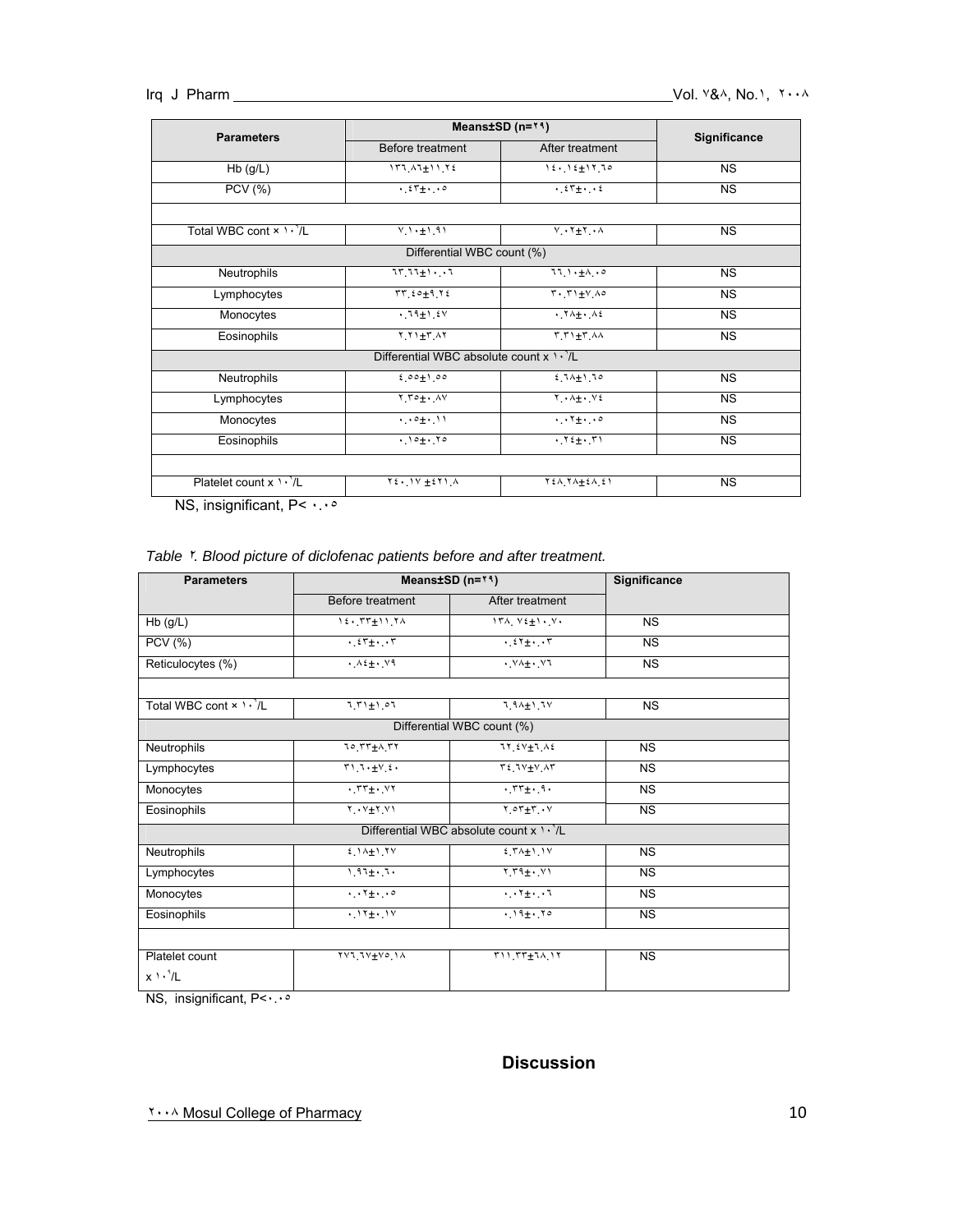In the rofecoxib treated patients, complete blood picture was not significantly different from pretreatment values. These results are in agreement with other studies. $10^{10}$ , These authors did not find any significant effect of short-term use of rofecoxib on complete blood picture. However, COX-Y inhibition in vitro and in vivo was associated with increased WBC count in the peripheral blood including granulocyte, monocytes and lymphocytes. $\check{y}$ Accordingly, the short duration and moderate dose might not be enough to significantly affect the blood picture.

 In this study, complete blood picture was not significantly different in diclofenac treated patients in comparison with the pretreatment values. These results were in agreement with other studies.<sup>17,14</sup> Emery et al.<sup>18</sup> found that the haematological effect of diclofenac required long term use. Moreover, Hofer et al.<sup>14</sup> found that the effect of diclofenac on blood required the use of toxic doses. Thus, the short term duration and the moderate dose of diclofenac, in this study, might be contributing factors for the lack of significant effects on the blood picture.

 Non-steroidal antiinflammatery drugs and COX-٢ selective inhibitors affect the function rather than proliferation of platelets where they can change the haemostasis by tipping the balance that is naturally occurring between the prothrombic thromboxine  $A_Y$  (TXA<sub>x</sub>) and anthithrombic prostacycline  $(PGI_x)$ .<sup>\*\*</sup> In addition, roficoxib diminished platelet aggregation and inhibited-mediated thrombosis in vitro model of thrombosis.<sup>7</sup>

 In conclusion, short term use of moderate dose of diclofenac or rofecoxib has no effect on blood picture in patients suffering from miner pain.

## **References**

- ١- Evert's B, Wahrborg P, Hedner T. COX-٢ specific inhibitors- the emergence of a new class of analgesic and anti-inflammatory drug. Clinc Rheumatol ٢٠٠٠,١٩:٣٣١-٣٤٣.
- ٢- Brooks P, Emery P, Evans JF, Fenner H et al. Interpreting the clinical significance of the differential inhibition of cyclooxygenase-1 and cyclooxygenase-<sup>x</sup>. Rheumatology ١٩٩٩;٢٨:٧٧٠-٧٨٨.

٢٠٠٨ Mosul College of Pharmacy 11

- ٣- Raskin JB. Gastrointestinal effects of non steroidal anti-inflammatory therapy. Am J Med ١٩٩٩; ١٠٦:٣s-١٢s.
- ٤- Menasse R, Hedwall PR, Kraetz J et al. pharmacological properties of diclofenac sodium and its metabolites. Scand J Rheumatol supp ١٩٧٨;٢٢:٥-١٦.
- ٥- Furst, munster T. Nonsteroidal antiinflammatory drugs, disease- modifying antirheumatic drugs, nonopioid analgesics and drug used in gout. In katzung BG eds. Basic and clinical pharmacology. New York: Lang Medical booked McGraw-Hill ٢٠٠١: ٦٠٢-٦٠٧.
- ٦- Kozubik A, Pospisil M, Viklicka S et al. Effect of indomethacin on the proliferative and differentiation activity in the haemopoietic system of lethally irradiated mice after syngeneic bone marrow transplantation. Folia Biol ١٩٨٧;٣٣: ٤١٨٤٢٣.
- ٧- Hartel C, Puttkamer JV, Gallner F et al. Dose-dependent lmmunomodulatory effects of acetylsalicylic acid and indomethacin in human whole blood potential role of cyclooxygenase-٢ inhibition. Scand J Immun ٢٠٠٤;٦٠:٤١٢-٤٢٠.
- ٨- Rocca B, Secchierob P, Ranellettic et al. Modalation of the expression and activity of cyclooxygenase in normal and accelerated erythropiesis. Exp Haematol ٢٠٠٤; ٣١(١٠): ٩٢٤-٩٣٤.
- ٩- Lorenz M, Slaughter HS, Westott DM et al. Cyclooxygenase-٢ is essential for normal recovery from ٥-fluorouracil induced myelotoxicity in mice. Exp Haematol 1999; ٢٧:١٤٩٤-١٥٠٢.
- ١٠- Statland BE, Winkel P, Harris SC et al. Evaluation of biologic sources of variation of leukocyte counts another hematologic quantities using very precise automated analyzers. Am J Clin Pathol ١٩٧٨;٦٩(١):٤٨- ٥٤.
- ١١- Penev M, Kereshka P. Effect of body position on laboratory hematological indices. Vutr Boles ١٩٩٩; ٢٧(٤): ٦٩-٧٢.
- ١٢- Haen PJ. Principles of Hemalology. WCB, Dubuque; ٢٠٠١:٢٦-٤٢٠.
- ١٣- Bain BJ, Bates I. Basic haematological techniques. In Lewis SM, Bain BJ, Bates I eds. Dacie and Lewis Practical